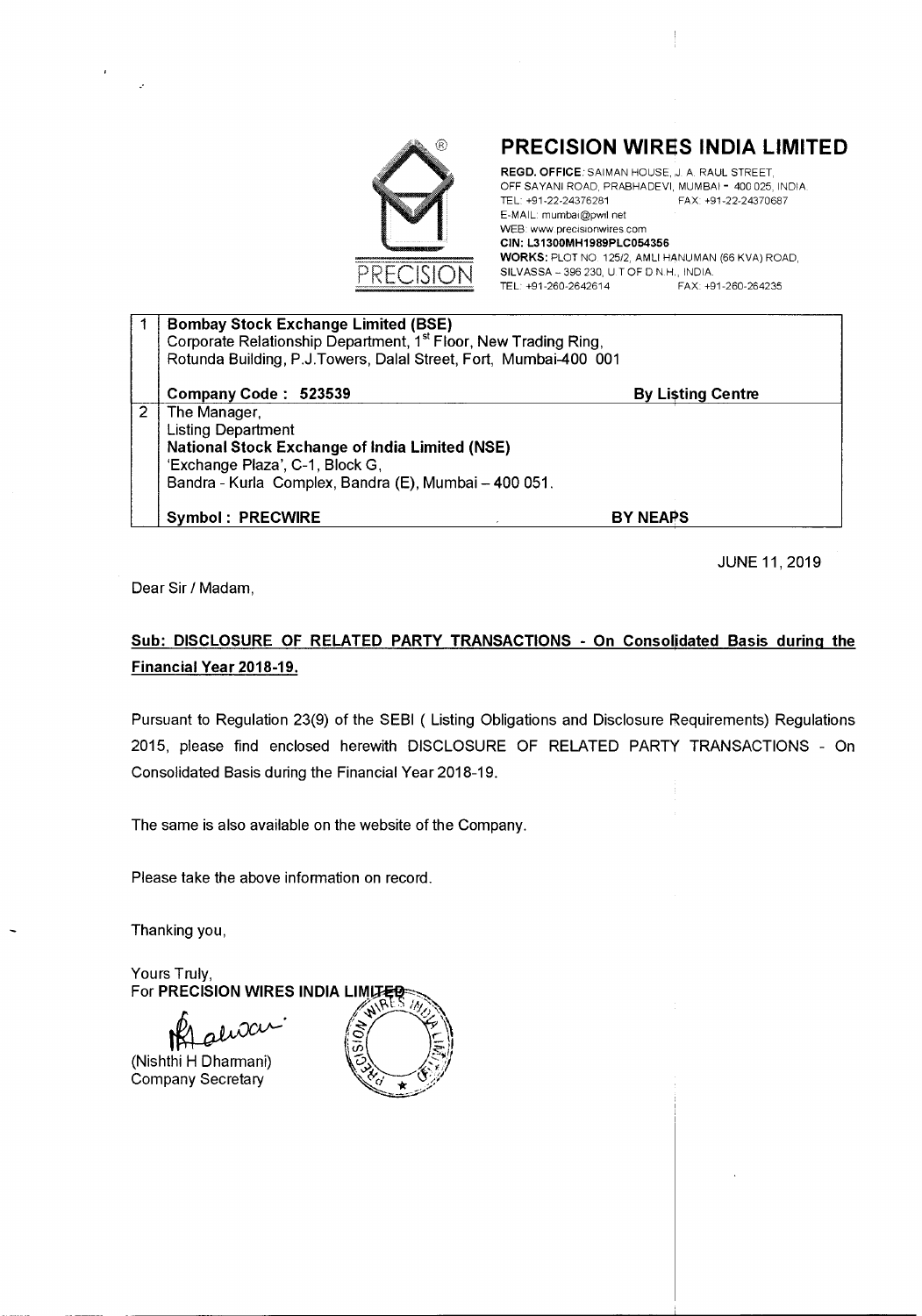

 $\frac{1}{2}$  ,  $\frac{1}{2}$ 

## **PRECISION WIRES INDIA LIMITED**

**REGD. OFFICE**: SAIMAN HOUSE, J. A. RAUL STREET. OFF SAYANI ROAD, PRABHADEVI, MUMBAI = 400 025, INDIA. TEL: +91-22-24376281 **FAX: +91-22-24370687** E-MAIL: mumbai@pwil.net WEB: www.precisionwires.com CIN: L31300MH1989PLC054356 WORKS: PLOT NO. 125/2, AMLI HANUMAN (66 KVA) ROAD, SILVASSA – 396 230, U.T.OF D.N.H., INDIA.<br>TEL: +91-260-2642614 FAX: +91-260-264235

TEL: +91-260-2642614

|                                                                                                                | DISCLOSURE OF RELATED PARTY TRANSACTIONS - On Consolidated Basis during the Financial Year 2018-19 |                                                                            |                                       |            |                 |  |  |
|----------------------------------------------------------------------------------------------------------------|----------------------------------------------------------------------------------------------------|----------------------------------------------------------------------------|---------------------------------------|------------|-----------------|--|--|
| [Pursuant to Regulation 23(9) of the SEBI (Listing Obligations and Disclosure Requirements) Regulations 2015.] |                                                                                                    |                                                                            |                                       |            |                 |  |  |
| Sr.No.                                                                                                         | Particulars                                                                                        |                                                                            | Nature                                | Amount     | Total<br>Amount |  |  |
|                                                                                                                |                                                                                                    |                                                                            | of Transaction                        | (Rs/Lakhs) | (Rs/Lakhs)      |  |  |
| 1                                                                                                              | <b>Executive Directors, Key Managerial</b><br>Personnel (KMP), Promoters and<br><b>Relatives</b>   |                                                                            |                                       |            |                 |  |  |
| a)                                                                                                             | Shri. Mahendra R. Mehta                                                                            | Chairman and<br>Managing Director,<br>Promoter and KMP.                    | Remuneration                          | 116.53     |                 |  |  |
| b)                                                                                                             | Shri. Milan M. Mehta                                                                               | Vice Chairman and<br>Managing Director,<br>Promoter and KMP.               | Remuneration                          | 281.39     |                 |  |  |
| $\mathbf{c}$                                                                                                   | Shri Deepak M. Mehta                                                                               | <b>Whole Time</b><br>Director, Promoter<br>and KMP.                        | Remuneration                          | 130.64     |                 |  |  |
| d)                                                                                                             | Shri. Nirbhay D. Mehta                                                                             | Vice President(Son<br>of Whole Time<br>Director), Promoter<br>and Relative | Remuneration                          | 29.42      |                 |  |  |
|                                                                                                                |                                                                                                    |                                                                            |                                       |            | 557.98          |  |  |
| e)                                                                                                             | Shri. Mahendra R. Mehta                                                                            | Chairman and<br>Managing Director,<br>Promoter and KMP.                    | Lease Rent                            | 20.68      |                 |  |  |
| f                                                                                                              | Shri. Milan M. Mehta                                                                               | Vice Chairman and<br>Managing Director,<br>Promoter and KMP                | Lease Rent                            | 15.67      |                 |  |  |
| g)                                                                                                             | Shri. Milan M. Mehta-Huf                                                                           | Vice Chairman and<br>Managing Director,<br>Karta of HUF                    | Lease Rent                            | 3.16       |                 |  |  |
| h)                                                                                                             | Shri. Deepak M. Mehta                                                                              | Whole Time<br>Director                                                     | Lease Rent                            | 4.08       |                 |  |  |
| $\ddot{\mathbf{i}}$                                                                                            | Shri. Deepak M. Mehta- Huf                                                                         | <b>Whole Time</b><br>Director, Karta Of<br><b>HUF</b>                      | Lease Rent                            | 9.95       |                 |  |  |
| $\overline{\mathbf{j}}$                                                                                        | Smt. Sujata D. Mehta                                                                               | Promoter and<br>Relative of<br><b>Executive Director</b>                   | Lease Rent                            | 8.50       |                 |  |  |
|                                                                                                                |                                                                                                    |                                                                            |                                       |            | 62.04           |  |  |
| k)                                                                                                             | Shri. Mahendra R. Mehta                                                                            | Chairman and<br><b>Managing Director</b>                                   | Interest paid on<br>Unsecured<br>Loan | 14.02      | 14.02           |  |  |
|                                                                                                                | <b>Other Key Management Personnel</b>                                                              |                                                                            |                                       |            |                 |  |  |
| $\overline{2}$<br>a)                                                                                           | Shri Mohandas Pai                                                                                  | <b>CFO</b>                                                                 | Remuneration                          | 16.49      |                 |  |  |
| $\overline{b)}$                                                                                                | Smt Nishthi H. Dharmani                                                                            | $\overline{\text{cs}}$                                                     | Remuneration                          | 9.63       |                 |  |  |
|                                                                                                                |                                                                                                    |                                                                            |                                       |            |                 |  |  |
|                                                                                                                |                                                                                                    |                                                                            |                                       |            | 26.12           |  |  |

" 1's: V  $\left(\begin{matrix} \frac{1}{2} & \frac{1}{2} \\ \frac{1}{2} & \frac{1}{2} \end{matrix}\right)$ *( ;r,\* - " ;  $\langle \hat{e}_i \rangle = \langle \hat{e}_j \rangle$ ,. '.'., *..:i*

,